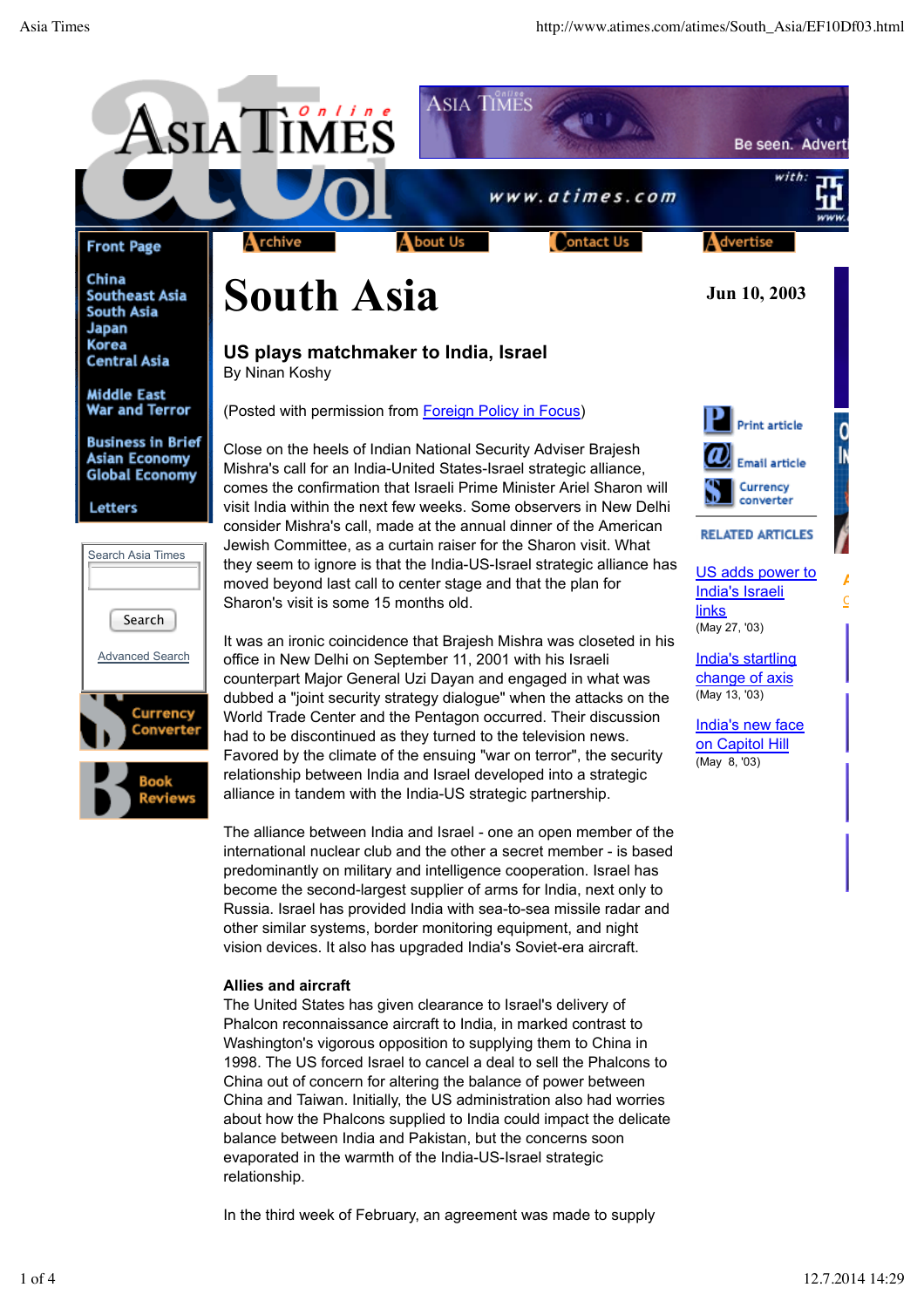advanced Israeli avionic systems for the Indian Air Force's new MG-27 combat aircraft. There are reports of Indo-Israeli plans to collaborate on the development of a missile defense system based on the Israel Arrow technology. Indian defense officials acknowledged the acquisition of two Israeli Elta Green Pine long-range radar systems, a component of the Arrow Ballistic Missile Defense Systems, according to some reports. A 2001 Pentagon review said that the defensive nature of the Arrow system exempted it from sales restrictions imposed by the Missile Technology Control Regime, an international agreement designed to stop the spread of offensive military technology.

Israel and India established a joint commission at the ministerial level back in 1999. During that year's brief conflict with Pakistan, known as the Kargil war, Israel responded quickly to India's desperate requests for arms, despite pressures from various quarters not to supply ammunition to a party engaged in war. Unmanned aerial vehicles for high altitude surveillance, laserguided systems and many other items were provided within days of the request. Jane's Defense Weekly, which gave details on the supplies, reported in March 2000 that Israeli security officers were regularly visiting the Kashmir border. Jane's Terrorism and Security Monitor reported on August 14, 2001: "Israeli intelligence agencies have been intensifying their relations with India security apparatus and are now understood to be heavily involved in helping New Delhi combat Islamic militants in the disputed province of Kashmir."

The Jerusalem Post reported on February 3 that India was sending four battalions of nearly 3,000 Indian soldiers to Israel for specialized anti-insurgency training. Their special assignment on return would be to employ newly learned techniques to stop infiltration of India by Pakistani terrorists in the contested Kashmir region.

Professor Martin Sherman published an article in the Jerusalem Post on February 28 entitled "From Conflict to Convergence: India and Israel Forge a Solid Strategic Alliance". The alliance with India was important for Israel as it intended to develop sea-borne defense capability. In view of the miniscule territorial dimension of Israel, its defense planners are increasingly aware of the crucial significance of the marine and sub-marine theaters. The vulnerability of Israel's land-based military installations grows with the acquisition of modern weaponry by other countries in the region. Strategic thinking in Israel tends to give prominence to the Indian Ocean as a location for logistical infrastructure. For the establishment and operation of such a maritime venture, cooperation with the Indian navy would be vital. The Post article said, "In this regard it is especially significant that in 2000, Israeli submarines reportedly conducted test launches capable of carrying nuclear warheads in the waters of the Indian Ocean off the Sri Lankan coast."

Sherman added, "An alliance between India and Israel openly endorsed by the US would create a potent stabilizing force in the region, which together with like-minded regimes such as Turkey, could contribute significantly toward facing down the force of radical extremism so hostile to American interests in Western and Central Asia." The article argued that considerations beyond regional stability made a vibrant India-Israeli axis a clear interest. "For example, in the growing balance of geostrategic power, the growing Chinese challenge to US primacy will almost invariably dictate the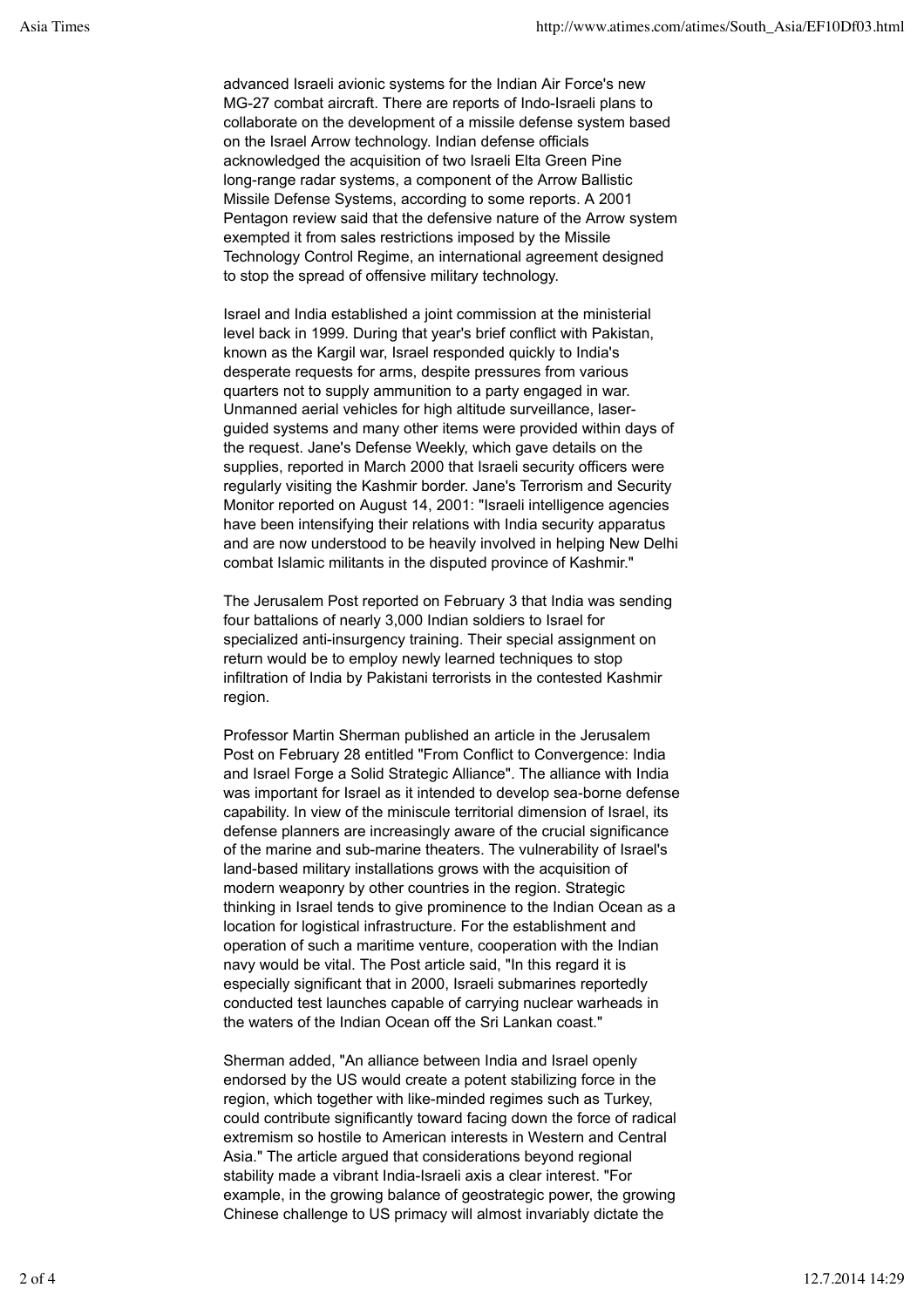need for a regional counterweight to Chinese domination."

It was in the context of the "war on terror" that the strategic relationship of India with Israel and the US developed dramatically though defense and security cooperation. It was just natural that both Israel and the US found a partner in the Indian government because of its ideological commitment to militaristic policy. Conveniently for them, at work in New Delhi was the calculated dismantling of the entire rationale of nonalignment and the edifice of an independent foreign policy.

## **New axis in the 'war on terror'?**

The visit of Shimon Peres to New Delhi in January 2002 became an occasion to cement strategic ties between Israel and India. Both countries seemed to be convinced they were fighting a common enemy, terrorism. At that time, Zvi Gabey, deputy director general for Asia in the Israeli government said, "We find ourselves in the same camp that fights terrorism and we have to develop our relationship according to that." An Indian foreign ministry spokeswoman said during Peres' visit, "India finds it increasingly beneficial to learn from Israel's experience in dealing with terrorism since Israel, too, has long suffered from cross-border terrorism." The spokeswoman slipped into the ministry's grave and oft-repeated error of equating the Palestinian struggle with crossborder terrorism.

The visit was the most visible sign of the new phase of the Israel-India relationship. Peres was immensely pleased with it. The Israeli cabinet communique of January 13, 2002 on Peres' briefing about his trip billed it as a major achievement "emphasizing the good relations and special ties between Israel and India". Sharon was pleased too. He told the cabinet that he attributed special importance to the deepening of relations with India. That was when he noted that he intended to visit India, giving the first clear signal of the plan. Apparently an invitation to India had been extended to him through Peres.

Mishra drummed up US support for the plan, finding a responsive audience for his skewed and cynical views on terrorism in the American Jewish Committee. Only a "core" consisting of democracies such as India, Israel and the US can deal with terrorism, he maintained. The alliance of the three would have the political and moral authority to make bold decisions in extreme cases of terrorist provocation, he claimed, adding that they would not waste time in defining terrorism or arguing about its causes. "Distinctions sought to be made between freedom fighters and terrorists propagate a bizarre logic," he spouted. "Another fallacy propagated is that terrorism can only be eradicated by addressing the root causes." He repeated the pet themes of India, the US and Israel being "prime targets of terrorism", having a "common enemy" and requiring "joint action".

His comments were underpinned by those of India's Deputy Prime Minister Lal Krishan Advani, who, in an interview given to Fox News on July 9, 2002, said, "Terrorism in so far we have seen it on September 11 or December 13 has a common source and that common source has described the US, Israel and India as its three main enemies." December 13, 2001 was the date on which the Indian parliament was attacked by terrorists. Advani implied that the three countries therefore have a common cause and could forge a